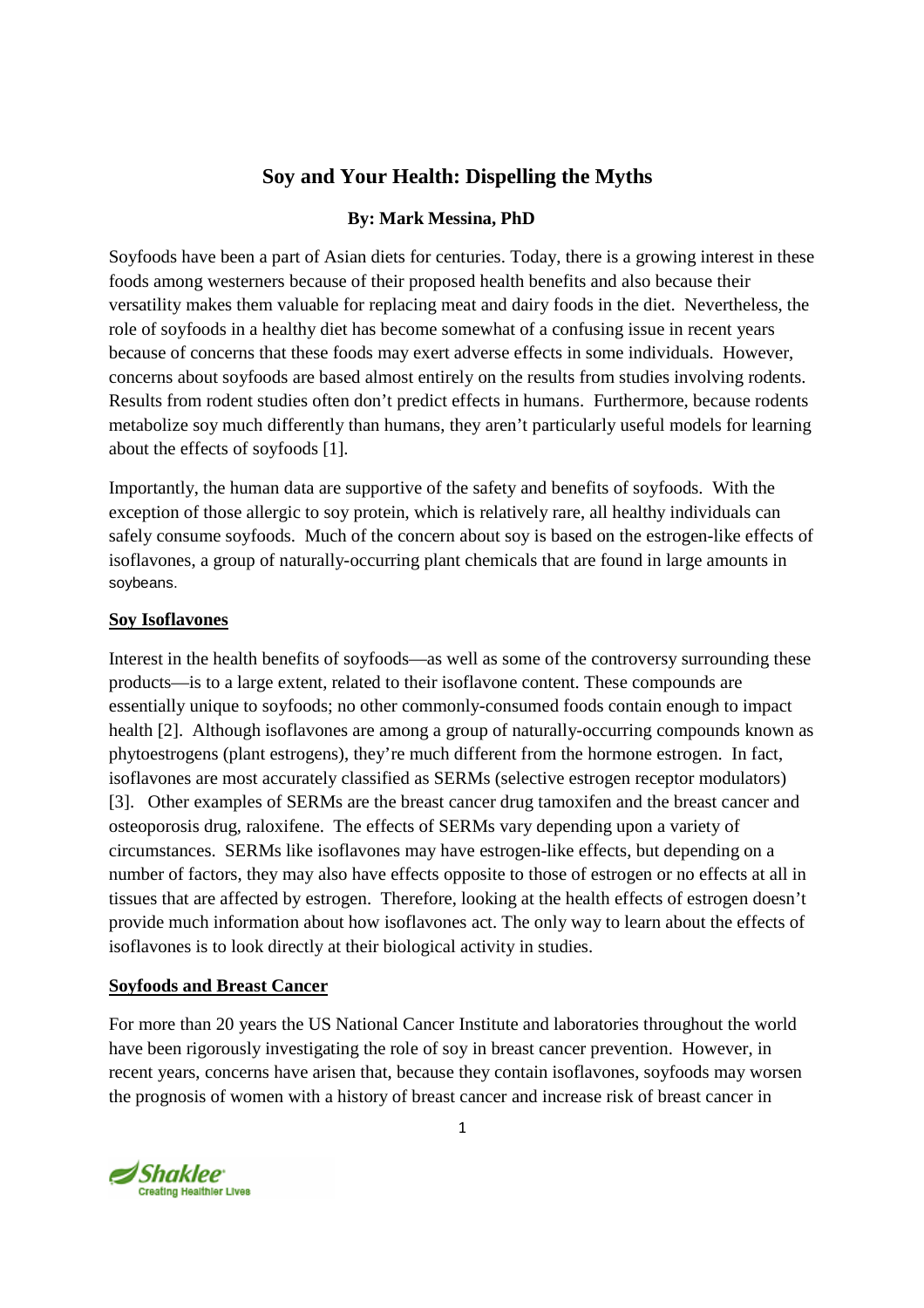women at high risk of developing this disease. These concerns are based on research in one particular type of mouse [4].

In contrast to the animal research, human research is supportive not only of safety but also of potential benefit. For example, in clinical studies, when female subjects are given either soyfoods or the isoflavones from soyfoods, there is no effect on indicators of breast cancer risk, such as breast tissue density or breast cell proliferation [5-8]. In contrast to isoflavones, hormone therapy, which increases breast cancer risk, increases breast tissue density and breast cell proliferation.

Furthermore, recently published studies from China [9] and the United States [10], show that soy consumption after a diagnosis of breast cancer reduces recurrence and improves survival. Women in these studies reported their soy consumption and were followed for several years so investigators could determine whether during this time, soy consumers were more or less likely to have a recurrence or die from their disease. The benefits observed in these studies were associated with the consumption of one to two servings of soyfoods per day. According to the investigators of the most recently published study "… clinicians no longer need to advise against soy consumption for women diagnosed with breast cancer [10]." Nevertheless, it is advisable for women with a history of breast cancer to first discuss adding soy to their diet with their health care provider.

### **Soyfoods and Male Reproduction**

The estrogen-like effects of isoflavones have led to concerns that soyfoods may exert feminizing effects in men, but a wealth of human data show these concerns to be without merit. Although two reports published in the scientific literature describe feminizing effects of soy in two individuals, these men consumed as many as 14 to 20 servings per day [11, 12]. Excessive intake of nearly any food can be expected to have negative effects on health.

In contrast to these two reports, a comprehensive analysis of the human data, which involved more than 30 individual studies, found that neither soyfoods nor isoflavones affect levels of the male sex hormone, testosterone [13]. In many of these studies, soy intake was far beyond what is typical for Asian men, so the lack of effect is very reassuring. In addition, a recent review of nine studies found that soy has no effect on estrogen levels in men [14]. Men in these studies consumed as much as six servings of soy per day. The clinical studies also show there is no effect of soy on sperm or semen. In fact, there is one report describing a male with low sperm count whose sperm concentration normalized after taking isoflavones for 6 months [15]. Thus, the evidence clearly shows that soyfoods do not exert feminizing effects.

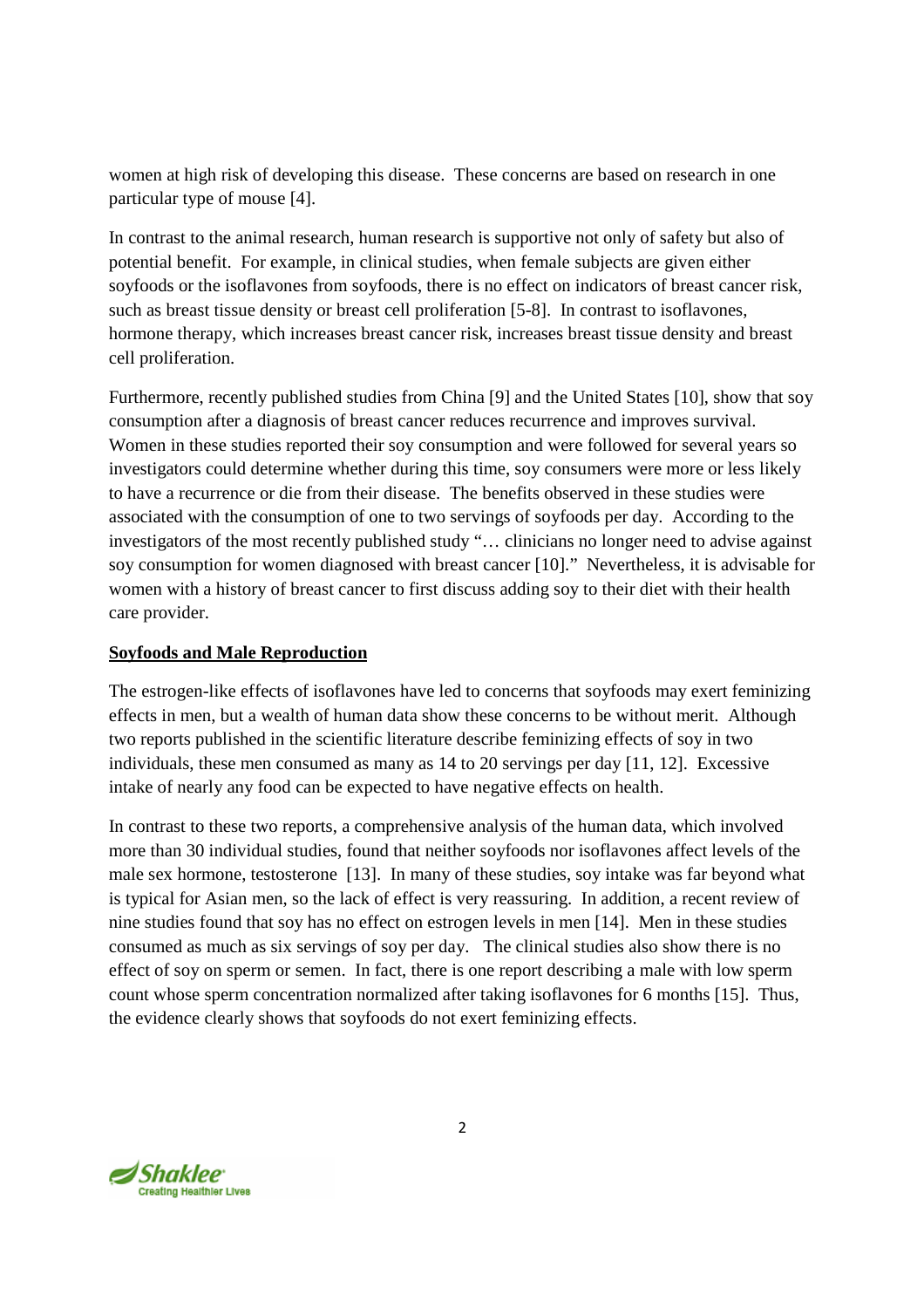# **Thyroid Function**

Although soy isoflavones can interfere with thyroid function in laboratory animals, they have no effect on thyroid activity in healthy people. More than 20 studies have examined thyroid function in response to the consumption of soyfoods, soy protein, or isoflavones [16]. One limitation of this research is that most of the studies were conducted for 6 months or less. However, recently, two three-year studies found no effects of large amounts of soy on thyroid function [17]. As a result, the evidence overwhelmingly supports the safety of soy. In people who need to take synthetic thyroid hormone, soyfoods are among many foods that can reduce absorption of this medication. However, these individuals can safely consume soyfoods as long as they are consistent in the daily amounts of soy in their diet [18].

Finally, approximately 5 to 10% of the population has subclinical hypothyroidism, which can progress to hypothyroidism (low thyroid function) over time. A small number of these people may be sensitive to soyfoods and therefore, they should be monitored by their physician if they begin consuming soy [19]. However, even in these individuals, evidence indicates that consuming soyfoods may markedly lower risk for chronic diseases like diabetes and heart disease. In one study involving subclinical hypothyroid patients, soy protein dramatically reduced blood pressure and levels of inflammation and increased the ability of the subjects to use the hormone insulin.

#### **Cognitive Function**

Nutrition epidemiologic studies record the dietary habits of subjects and then determine whether these habits are associated with higher or lower rates of a particular disease. In one epidemiologic study conducted in Hawaii, people who ate the most tofu had poorer cognitive function [20]. This study had some important limitations however. For example, the main focus of the study was actually heart disease, not cognition. Also, the researchers only assessed the intake of 26 foods; in studies initiated today, it would be customary to assess the intake of more than 100 foods. In addition, the way in which tofu intake was assessed changed throughout the course of the study. Furthermore, in contrast to the Hawaiian study, in a study conducted in Hong Kong [21], tofu had no effect on cognition, and in Indonesia, intake of the widely consumed soyfood tempeh, was linked to better cognitive health whereas tofu was unrelated [22]. Even more important, the clinical studies, which are studies in which subjects are actually given the test product, suggest that soy may improve cognitive function [23]. These studies have involved primarily postmenopausal women. At this point, the totality of the evidence suggests soy may actually improve cognitive function, not impair it but the data are far too limited for any claims about the impact of soy on cognition to be made.

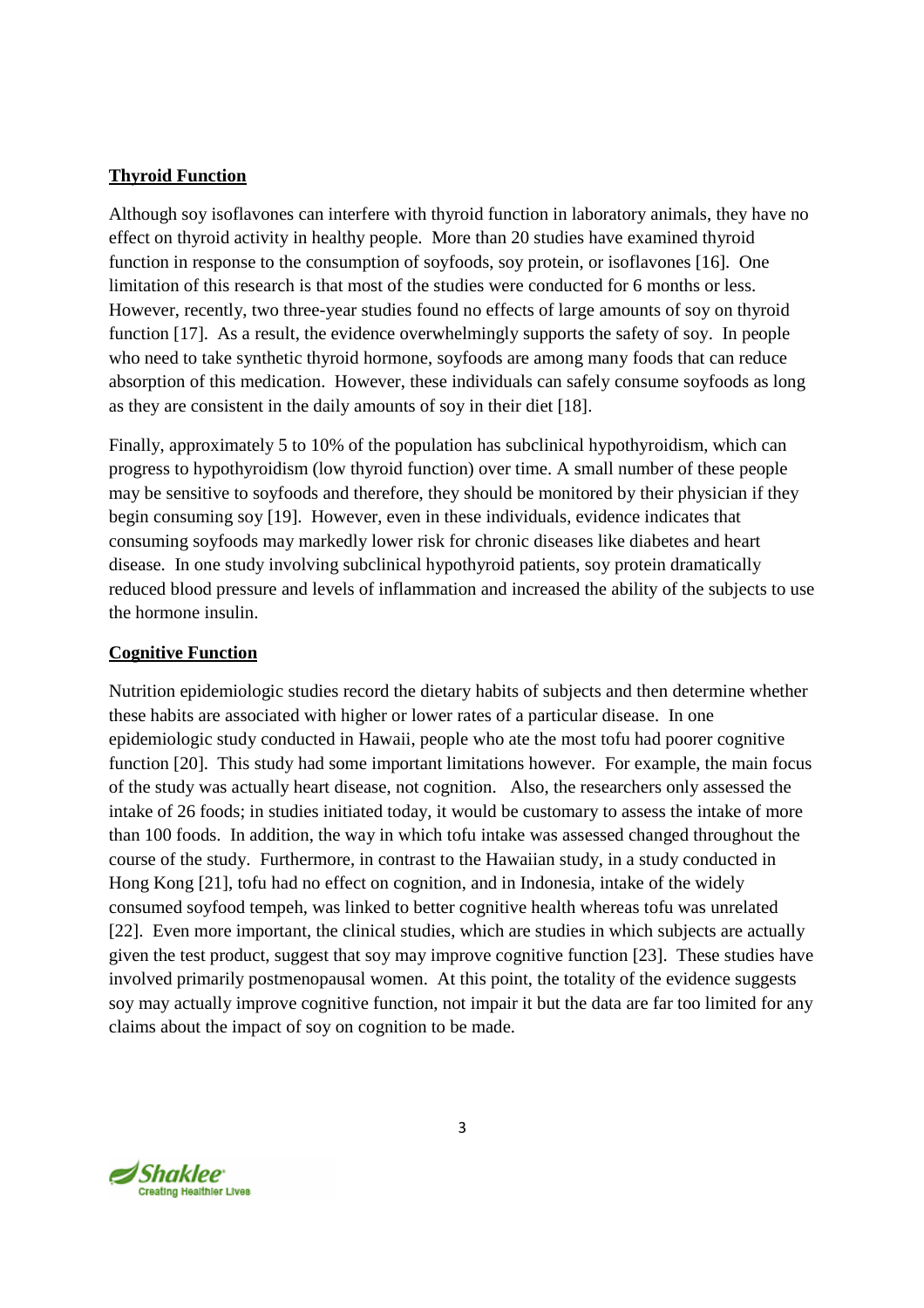# **Childhood Development**

Asian women have been consuming soyfoods for centuries without any apparent adverse effects in the offspring. In pregnant women who consume soy, isoflavones are transferred to the fetus. However, levels of the hormone estrogen are incredibly high compared to the small amounts of isoflavones in the womb or amniotic fluid. As a result, it's not likely that isoflavones would have any type of estrogenic effect on the growing fetus.

Very little soy research has involved children or young people although several studies have found that adding soyfoods to the diet allows for normal growth and development. Two studies, one in teenage boys [24] and another in children 5 to 12 years of age, found that isoflavones did not exert estrogen-like effects or produce any abnormalities [25]. Also, according to the American Academy of Pediatrics, soy infant formula leads to normal growth and development; furthermore, their position is that there is negligible (the safest possible rating) concern about the safety of soy infant formula. Finally, one advantage of consuming soy early in life may be protection against breast cancer. Epidemiologic studies show that consuming approximately one serving of soy per day during childhood and/or adolescence reduces breast cancer risk later in life by as much as 50 percent [26, 27].

### **Allergies**

Allergy to soy is fairly rare. According to one US study, around 1 out of every 2,500 adults has been diagnosed with an allergy to soy protein. For comparison, allergy to cow's milk protein is around 40 times higher [28]. Approximately 70% of children with soy allergy outgrow their intolerance by age 10 [29]. And in formula-fed infants who are allergic to cow's milk, research suggests that a switch to commercial soy infant formula can often alleviate symptoms [30].

### **Mineral Absorption**

Soybeans are high in compounds that can inhibit absorption of minerals such as calcium, iron and zinc. However, recent research shows that the type of iron found in soybeans is absorbed at higher rates than previously believed. In fact, two studies in women found iron absorption from soy was excellent [31, 32]. Also, in a just-published study, replacing animal products in the diet with two to three servings of soyfoods per day for 10 weeks did not affect iron status [33]. Calcium absorption from soyfoods is also very good. In fact, calcium absorption from soybeans is much better than from other legumes [34] and calcium absorption from a variety of calciumfortified soy products is excellent, being similar to the absorption of calcium from cow's milk. This includes for example different types of calcium-fortified soymilks [35, 36] and calcium-set tofu [37].

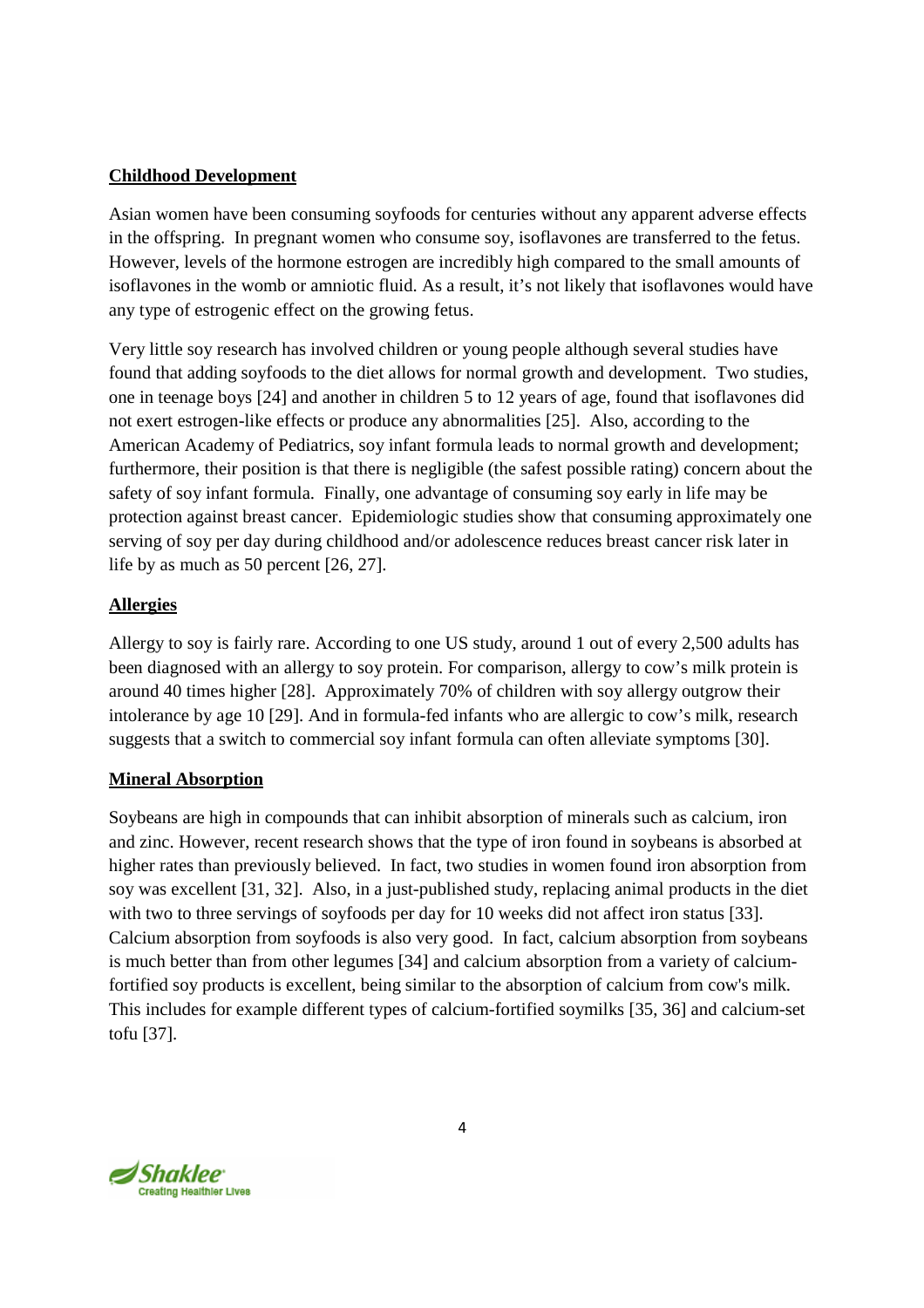# **Fermented versus Unfermented Soyfoods**

Fermented soyfoods were the first forms of soy to be consumed, but historical records indicate that unfermented soy has been consumed for at least 1000 years. Commonly-consumed fermented soyfoods include natto, miso and tempeh; unfermented soyfoods include edamame (green soybeans), tofu, soymilk and isolated soy protein. In Japan, tofu, miso, natto, and fried tofu account for about 90% of total soy protein and isoflavone intake [38, 39] whereas in Shanghai, soymilk, tofu, and processed soy products other than tofu accounted for about 80% of total soy protein intake [40]. Most soy consumed in Chinese cities such as Shanghai is in unfermented form whereas in Japan roughly half comes from fermented foods. Interestingly, even in Indonesia, the birthplace of the fermented soyfood tempeh, unfermented tofu accounts for about 40% of soy intake.

Fermented and unfermented soyfoods have similar protein and isoflavone contents. Fermentation does reduce the amount of protease inhibitors in soybeans, compounds which can inhibit the digestion of protein. However, the protein digestibility of protein from unfermented soyfoods is excellent, typically exceeding 90 percent. Epidemiologic studies from Asia generally show intake of both fermented and unfermented soyfoods to be associated with benefits although a few studies have found unfermented soyfoods to be superior. Overall however, the evidence indicates that both forms of soy can make important contributions to a healthy diet.

# **Safe Intake Levels**

There is a considerable range of soyfood intake among Asian countries. In Japan and some urban areas of China, average consumption is around  $1\frac{1}{2}$  to 2 servings per day, but older people with more traditional diets may consume as many as 3 servings per day. Both fermented and unfermented soyfoods are popular throughout Asia. Based on an understanding of the health of Asian people and traditional soyfood consumption, as well as the clinical studies conducted in Asia and the West, those who enjoy soyfoods can feel comfortable eating as much as three or four servings of these foods per day. This amount provides around 25 grams of protein and about 100 milligrams of isoflavones. Exceeding these amounts is not harmful, but eating more than four servings of soy per day is inconsistent with the principles of variety and moderation as no food should place too large a role in the diet, no matter how healthy it may be.

### **About the Author:**

*Dr. Mark Messina is an adjunct associate professor at Loma Linda University and the Executive Director of the Soy Nutrition Institute. He has been studying the health effects of soy for more than 20 years and has published more than 60 scientific papers and given more than 500 presentations on soyfoods to health professionals.* 

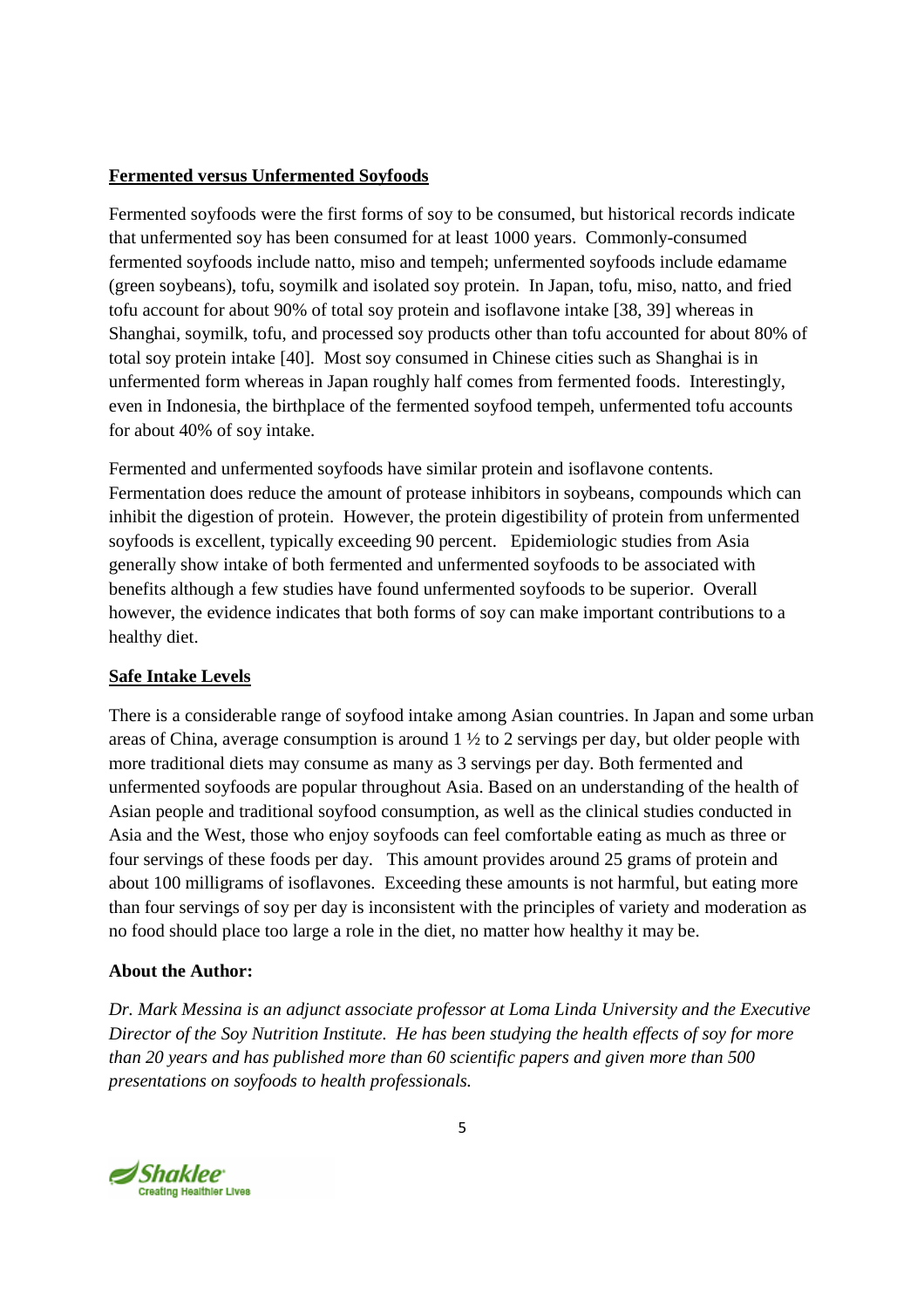### **References**

- 1. Gu L, House SE, Prior RL, Fang N, Ronis MJ, Clarkson TB, Wilson ME, Badger TM. Metabolic phenotype of isoflavones differ among female rats, pigs, monkeys, and women. *J. Nutr.* 2006, 136, 1215-21.
- 2. Franke AA, Custer LJ, Wang W, Shi CY. HPLC analysis of isoflavonoids and other phenolic agents from foods and from human fluids. *Proc. Soc. Exp. Biol. Med.* 1998, 217, 263-73.
- 3. Oseni T, Patel R, Pyle J, Jordan VC. Selective estrogen receptor modulators and phytoestrogens. *Planta Med.* 2008, 74, 1656-65.
- 4. Helferich WG, Andrade JE, Hoagland MS. Phytoestrogens and breast cancer: a complex story. *Inflammopharmacology.* 2008, 16, 219-26.
- 5. Greendale GA, Reboussin BA, Slone S, Wasilauskas C, Pike MC, Ursin G. Postmenopausal hormone therapy and change in mammographic density. *J. Natl. Cancer Inst.* 2003, 95, 30-7.
- 6. Hofseth LJ, Raafat AM, Osuch JR, Pathak DR, Slomski CA, Haslam SZ. Hormone replacement therapy with estrogen or estrogen plus medroxyprogesterone acetate is associated with increased epithelial proliferation in the normal postmenopausal breast. *J. Clin. Endocrinol. Metab.* 1999, 84, 4559-65.
- 7. Conner P, Skoog L, Soderqvist G. Breast epithelial proliferation in postmenopausal women evaluated through fine-needle-aspiration cytology. *Climacteric.* 2001, 4, 7-12.
- 8. Conner P, Soderqvist G, Skoog L, Graser T, Walter F, Tani E, Carlstrom K, von Schoultz B. Breast cell proliferation in postmenopausal women during HRT evaluated through fine needle aspiration cytology. *Breast Cancer Res. Treat.* 2003, 78, 159-65.
- 9. Shu XO, Zheng Y, Cai H, Gu K, Chen Z, Zheng W, Lu W. Soy food intake and breast cancer survival. *JAMA.* 2009, 302, 2437-43.
- 10. Caan BJ, Natarajan L, Parker BA, Gold EB, Thomson CA, Newman VA, Rock CL, Pu M, Al-Delaimy WK, et al. Soy Food Consumption and Breast Cancer Prognosis. *Cancer Epidemiol. Biomarkers Prev.* 2011.
- 11. Martinez J, Lewi JE. An unusual case of gynecomastia associated with soy product consumption. *Endocr Pract.* 2008, 14, 415-8.
- 12. Siepmann T, Roofeh J, Kiefer FW, Edelson DG. Hypogonadism and erectile dysfunction associated with soy product consumption. *Nutrition.* 2011.
- 13. Hamilton-Reeves JM, Vazquez G, Duval SJ, Phipps WR, Kurzer MS, Messina MJ. Clinical studies show no effects of soy protein or isoflavones on reproductive hormones in men: results of a meta-analysis. *Fertil. Steril.* 2010, 94, 997-1007.
- 14. Messina M. Soybean isoflavone exposure does not have feminizing effects on men: a critical examination of the clinical evidence. *Fertil. Steril.* 2010, 93, 2095-104.
- 15. Casini ML, Gerli S, Unfer V. An infertile couple suffering from oligospermia by partial sperm maturation arrest: can phytoestrogens play a therapeutic role? A case report study. *Gynecol. Endocrinol.* 2006, 22, 399-401.
- 16. Messina M, Redmond G. Effects of soy protein and soybean isoflavones on thyroid function in healthy adults and hypothyroid patients: a review of the relevant literature. *Thyroid.* 2006, 16, 249-58.

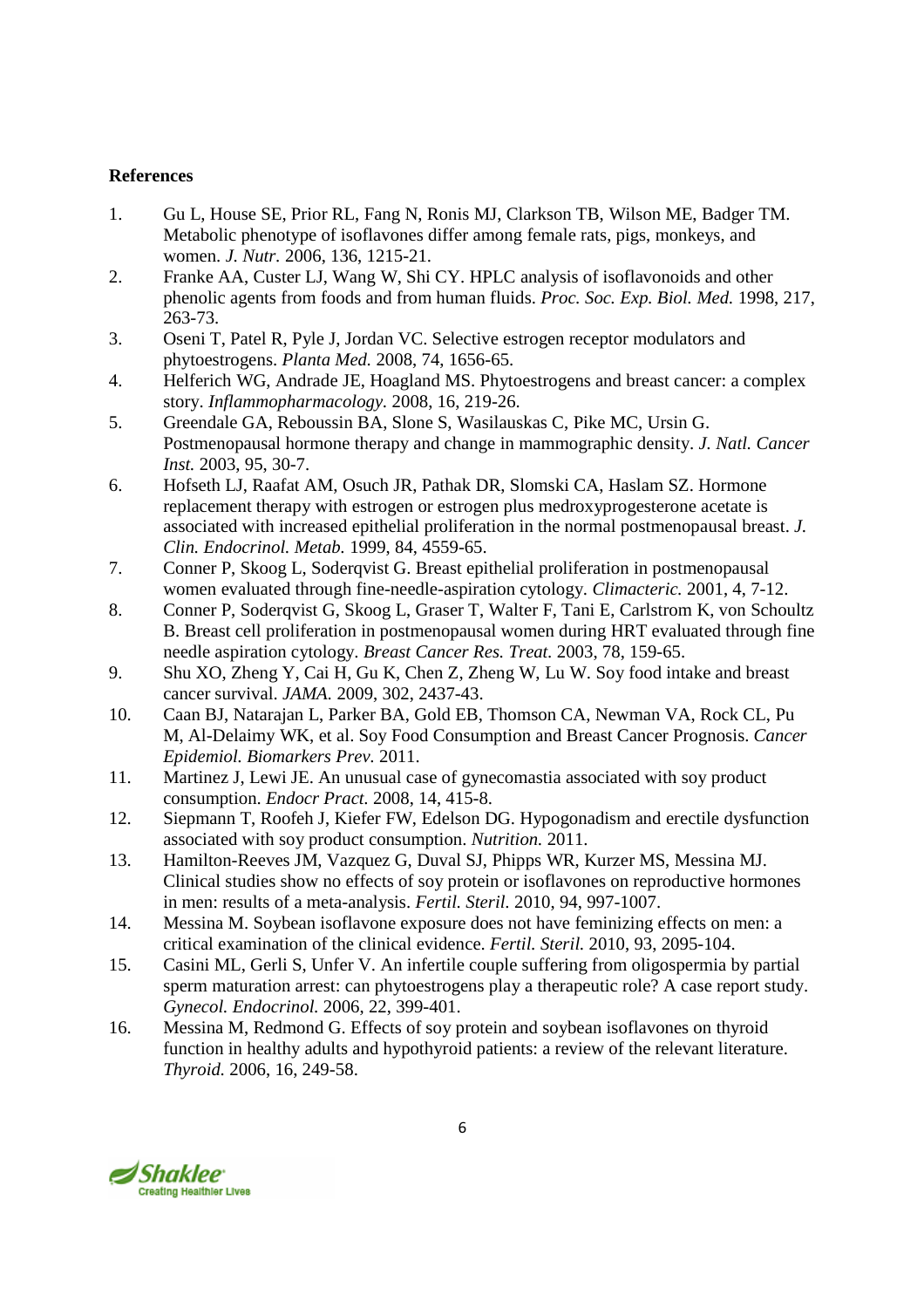- 17. Bitto A, Polito F, Atteritano M, Altavilla D, Mazzaferro S, Marini H, Adamo EB, D'Anna R, Granese R, et al. Genistein aglycone does not affect thyroid function: results from a three-year, randomized, double-blind, placebo-controlled trial. *J. Clin. Endocrinol. Metab.* 2010, 95, 3067-72.
- 18. Zeitler P, Solberg P. Food and levothyroxine administration in infants and children. *J. Pediatr.* 2010, 157, 13-14 e1.
- 19. Sathyapalan T, Manuchehri AM, Thatcher NJ, Rigby AS, Chapman T, Kilpatrick ES, Atkin SL. The effect of soy phytoestrogen supplementation on thyroid status and cardiovascular risk markers in patients with subclinical hypothyroidism: A randomized, double-blind, crossover study. *J. Clin. Endocrinol. Metab.* 2011.
- 20. White L, Petrovitch H, Ross GW, Masaki K. Association of mid-life consumption of tofu with late life cognitive impairment and dementia: the Honolulu-Asia aging study. *Neurobiol. Aging.* 1996, 17, S121.
- 21. Woo J, Lynn H, Lau WY, Leung J, Lau E, Wong SY, Kwok T. Nutrient intake and psychological health in an elderly Chinese population. *Int. J. Geriatr. Psychiatry.* 2006, 21, 1036-43.
- 22. Hogervorst E, Sadjimim T, Yesufu A, Kreager P, Rahardjo TB. High Tofu Intake Is Associated with Worse Memory in Elderly Indonesian Men and Women. *Dement. Geriatr. Cogn. Disord.* 2008, 26, 50-57.
- 23. Zhao L, Brinton RD. WHI and WHIMS follow-up and human studies of soy isoflavones on cognition. *Expert Rev Neurother.* 2007, 7, 1549-64.
- 24. Dwyer T, Hynes KL, Fryer JL, Blizzard CL, Dalais FS. The lack of effect of isoflavones on high-density lipoprotein cholesterol concentrations in adolescent boys: a 6-week randomised trial. *Public Health Nutr.* 2008, 11, 955-62.
- 25. Zung A, Shachar S, Zadik Z, Kerem Z. Soy-derived isoflavones treatment in children with hypercholesterolemia: a pilot study. *J. Pediatr. Endocrinol. Metab.* 2010, 23, 133- 41.
- 26. Messina M, Hilakivi-Clarke L. Early intake appears to be the key to the proposed protective effects of soy intake against breast cancer. *Nutr. Cancer.* 2009, 61, 792-798.
- 27. Messina M, Wu AH. Perspectives on the soy-breast cancer relation. *Am. J. Clin. Nutr.*  2009, 89, 1673S-1679S.
- 28. Vierk KA, Koehler KM, Fein SB, Street DA. Prevalence of self-reported food allergy in American adults and use of food labels. *J. Allergy Clin. Immunol.* 2007, 119, 1504-10.
- 29. Savage JH, Kaeding AJ, Matsui EC, Wood RA. The natural history of soy allergy. *J. Allergy Clin. Immunol.* 2010, 125, 683-686.
- 30. Sladkevicius E, Nagy E, Lack G, Guest JF. Resource implications and budget impact of managing cow milk allergy in the UK. *J Med Econ.* 2010, 13, 119-28.
- 31. Murray-Kolb LE, Welch R, Theil EC, Beard JL. Women with low iron stores absorb iron from soybeans. *Am. J. Clin. Nutr.* 2003, 77, 180-4.
- 32. Lonnerdal B, Bryant A, Liu X, Theil EC. Iron absorption from soybean ferritin in nonanemic women. *Am. J. Clin. Nutr.* 2006, 83, 103-7.
- 33. Zhou Y, Alekel DL, Dixon PM, Messina M, Reddy MB. The Effect of Soy Food Intake on Mineral Status in Premenopausal Women. *J Womens Health (Larchmt).* 2011.
- 34. Heaney RP, Weaver CM, Fitzsimmons ML. Soybean phytate content: effect on calcium absorption. *Am. J. Clin. Nutr.* 1991, 53, 745-7.